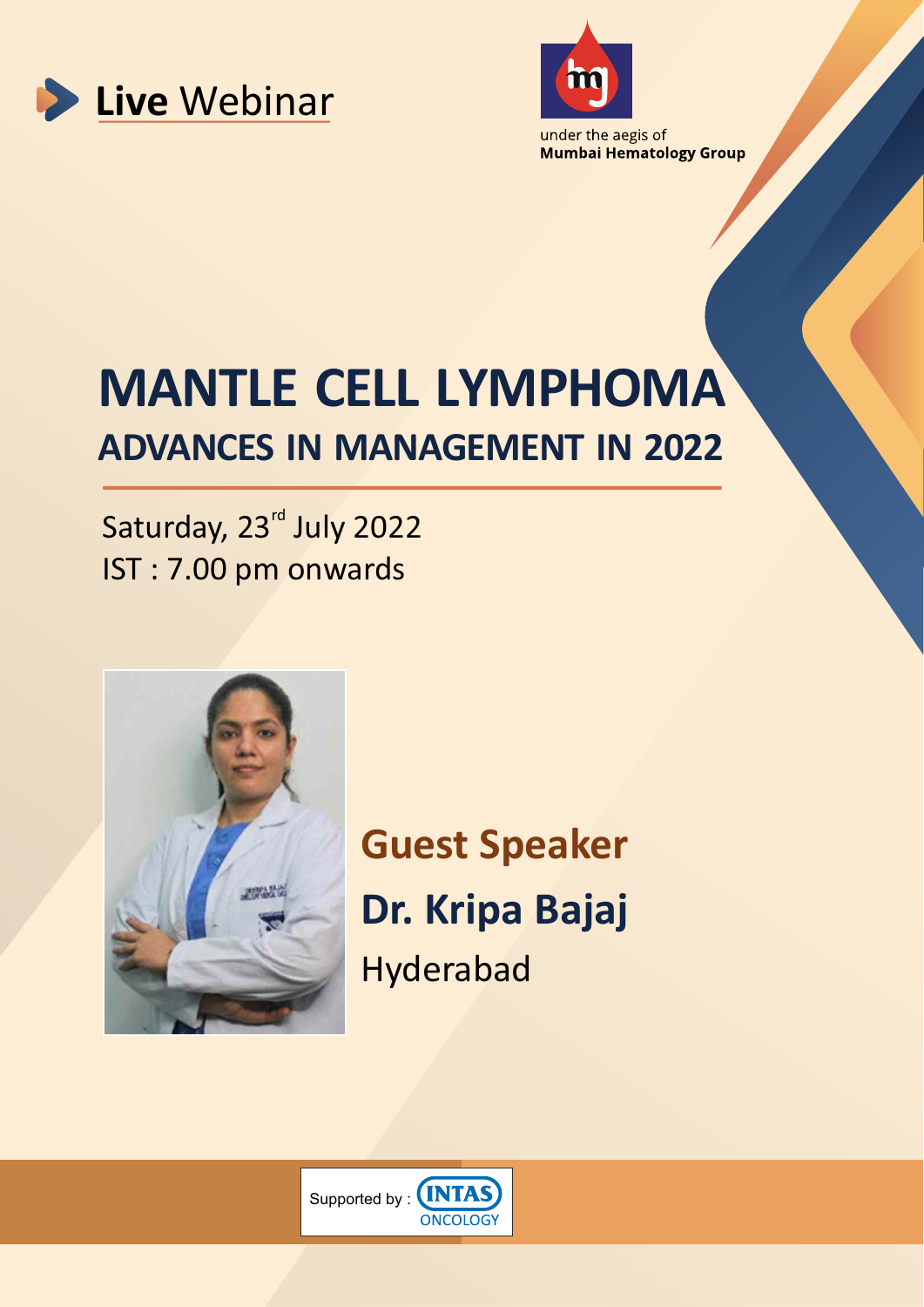



### **Dr. Kripa Bajaj, MD, DM, DNB, MRCP** MBBS, MD (General medicine), Guntur Medical College, Guntur (Gold medalist in MD Internal medicine) DM (Medical Oncology), Tata Memorial Hospital, Mumbai

- Consultant medical oncologist, Indo-American Cancer Hospital, Hyderabad
- Areas of interest: Lymphomas, Breast and Gyneac oncology
- Research project: got selected for ACORD 2018
- Presented rare cases at ESMO ASIA 2019
- Presented retrospective study on TNBC in SABCS 2020
- Reviewer for current problems in cancer journal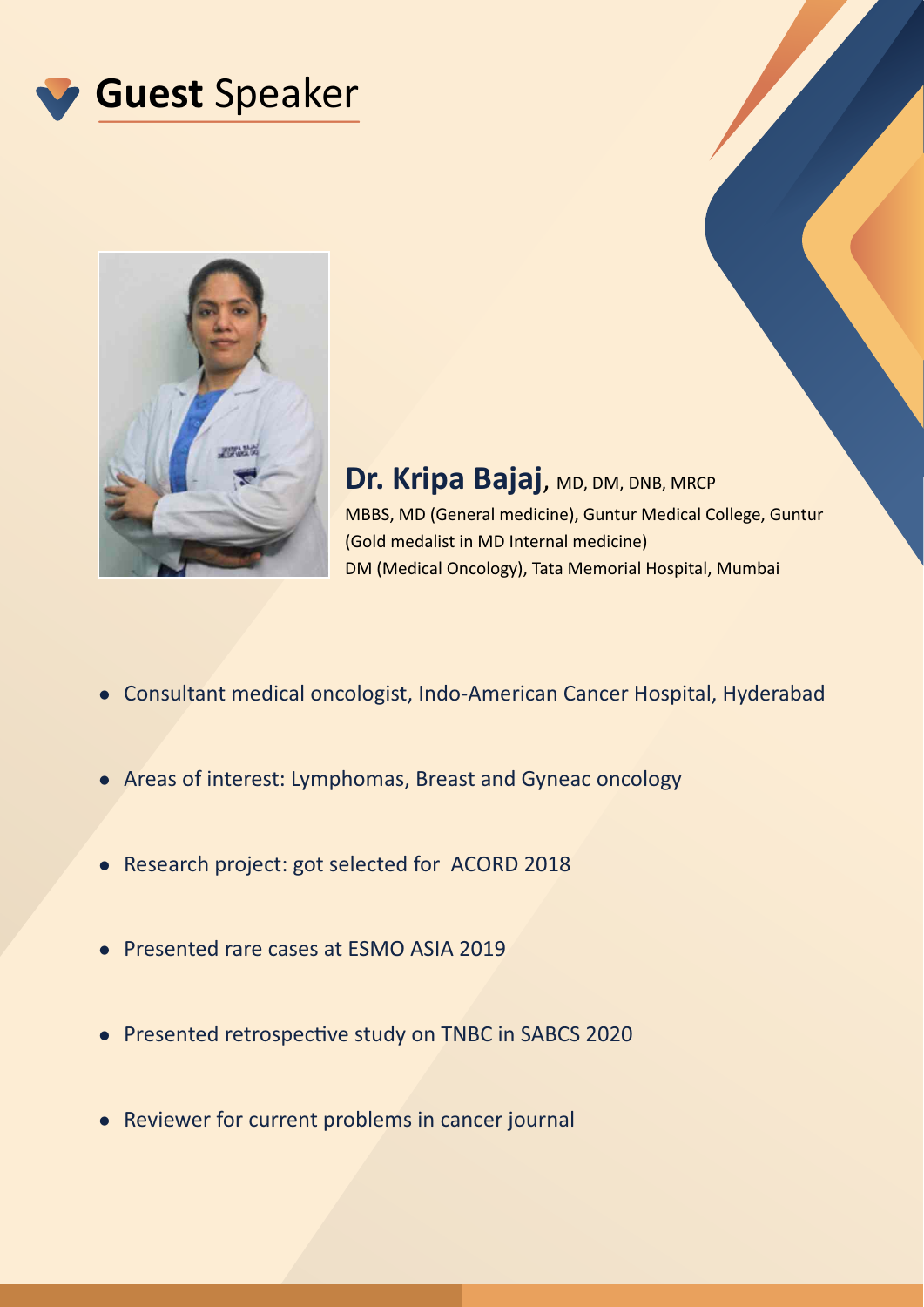

## Welcome note and introduction of the speaker **Dr. M B Agarwal**, Mumbai

- **Guest lecture: Mantle Cell Lymphoma Advances in management in 2022**
- Speaker: **Dr. Kripa Bajaj**, Hyderabad

### **Interactive session with Indian discussants**

Moderator: **Dr. M B Agarwal**, Mumbai

**Dr. Aditi Shah, Mumbai Dr. Aditya Jandial**, Chandigarh **Dr. Akash Khandelwal**, New Delhi **Dr. Chepsy C. Philip**, Tiruvalla **Dr. Deepa Trivedi**, Ahmedabad **Dr. Gunjan Sudhir Loney**, Nagpur **Dr. Harsha Prasad**, Mangaluru **Dr. Javid Rasool Bhat**, Srinagar **Dr. Ketan Modak**, Ludhiana **Dr. Kunal Chhattani, Nagpur Dr. Mallikarjun Kalashetty**, Bengaluru **Dr. Mona Vijayaran**, New Delhi **Dr. Poojitha Reddy**, Ludhiana **Dr. Seemitr Verma**, Manipal **Dr. Shailendra Prasad Verma**, Lucknow **Dr. Vishnu Kumar Sharma**, Jaipur **Dr. Sandeep Kumar Singh**, Gorakhpur Discussants: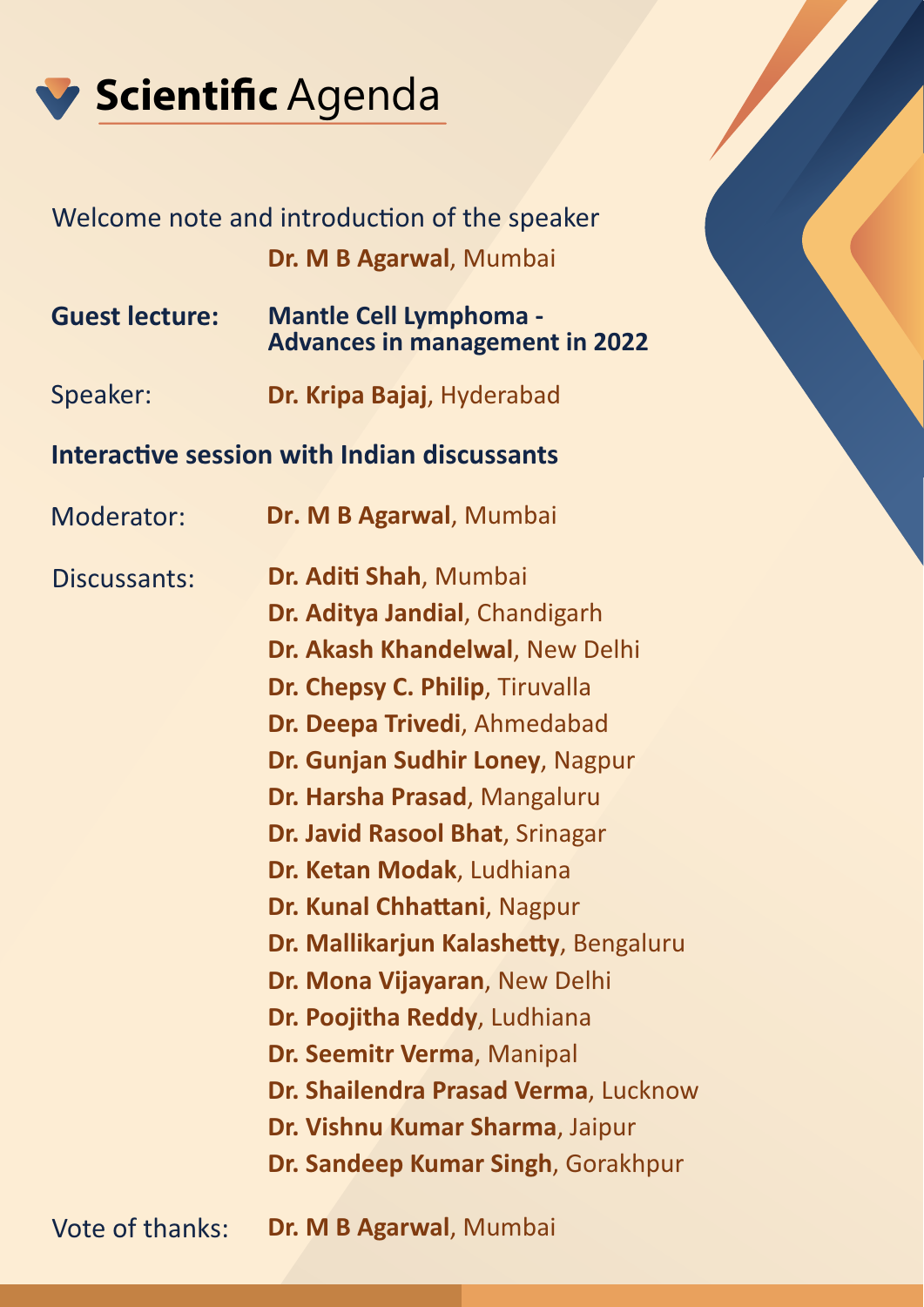## **Discussants**













### **Dr. Aditi Shah**, DNB (Clinical Hematology)

Assistant Professor Dept of Haematology K.E.M Hospital Parel, Mumbai

**Dr. Aditya Jandial** Dept of clinical hematology & medical oncology Post Graduate Institute of Medical Education & Research Chandigarh

### **Dr. Akash Khandelwal**  Senior Resident (DM Clinical Haematology)

AIIMS New Delhi

### **Dr. Chepsy C Philip**

Senior Consultant & Program Director Regional Advanced Center for Transplantation Haemato-Lymphoid Oncology & Marrow Diseases (RACTHAM) Believers Church Medical College Hospital Tiruvalla, Kerala

### **Dr. Deepa Trivedi**, MD (USA)

Consultant Paediatric Hematologist and Oncologist Hemato-Oncology Clinic, **Vedanta Institute of Medical Sciences** Navrangpura, Ahmedabad

**Dr Gunjan Loney** Haematologist & Hemato-Oncologists Wockhardt hospital Nagpur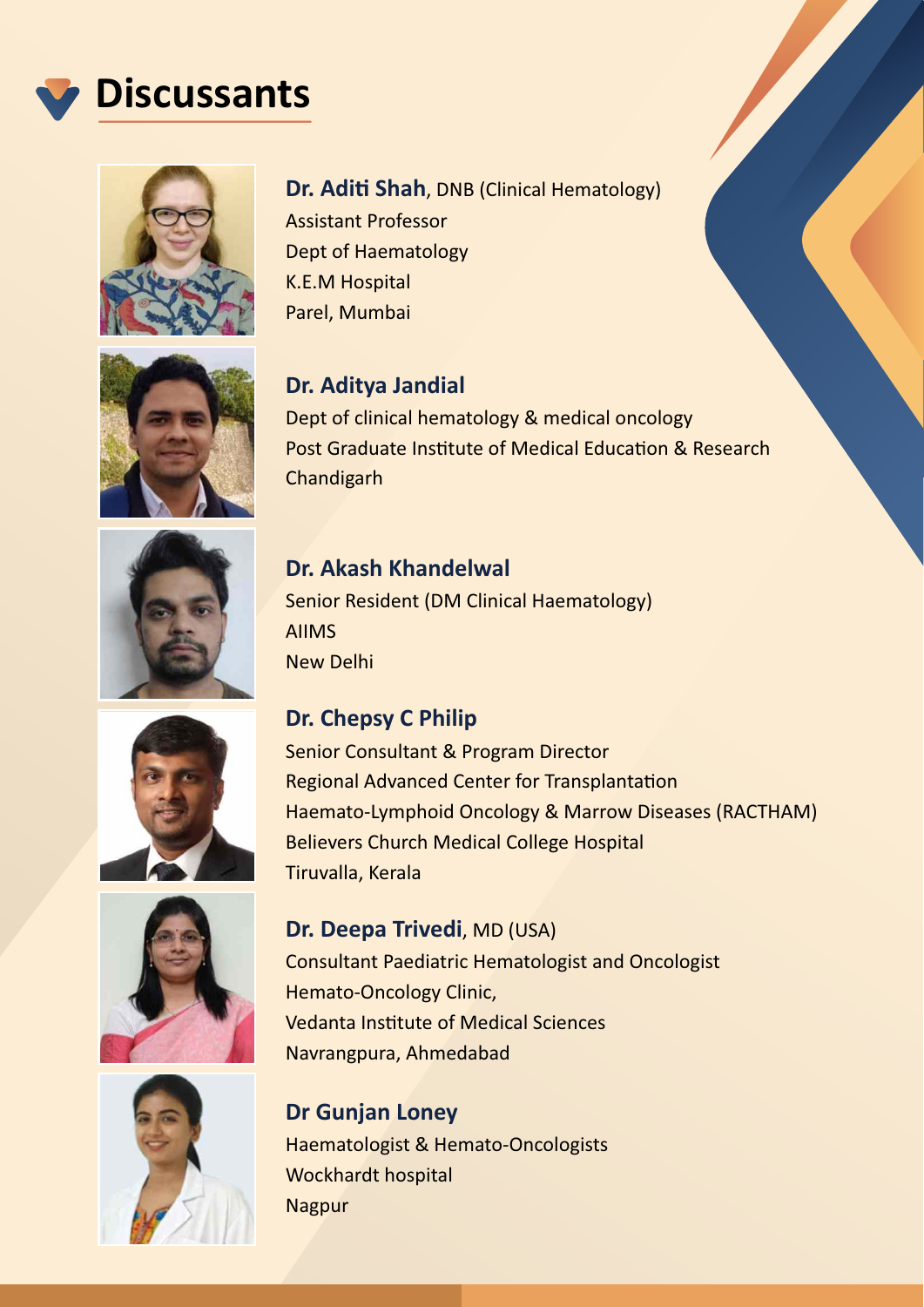## **Discussants**













#### **Dr. Harsha Prasad**

Consultant Paediatric hematologist and Oncologist Asst Professor, Dept of Pediatrics Kasturba Medical College Hospital Manipal University, Mangaluru

#### **Dr. Javid Rasool**

Professor & Head Department of Clinical Haematology Sher-I-Kashmir Institute of Medical Sciences (SKIMS) Srinagar, Jammu & Kashmir

**Dr Ketan Modak**  Sr. Resident (DM - Clinical Haematology) CMC Hospital Ludhiana

### **Dr. Kunal Chhattani**

MD, DrNB Hematology, (Dr B L Kapur memorial hospital, New Delhi) Clinical Hematologist and Hemato-Oncologist Nagpur

### **Dr. Mallikarjun Kalashetty**

Consultant in Clinical Hematology, Hemato oncology & BMT Comprehensive Cancer Center Manipal Hospital Bengaluru

### **Dr. Mona Vijayaran** Sr. Resident (DM - Clinical Hematology) All India Institute of Medical Sciences New Delhi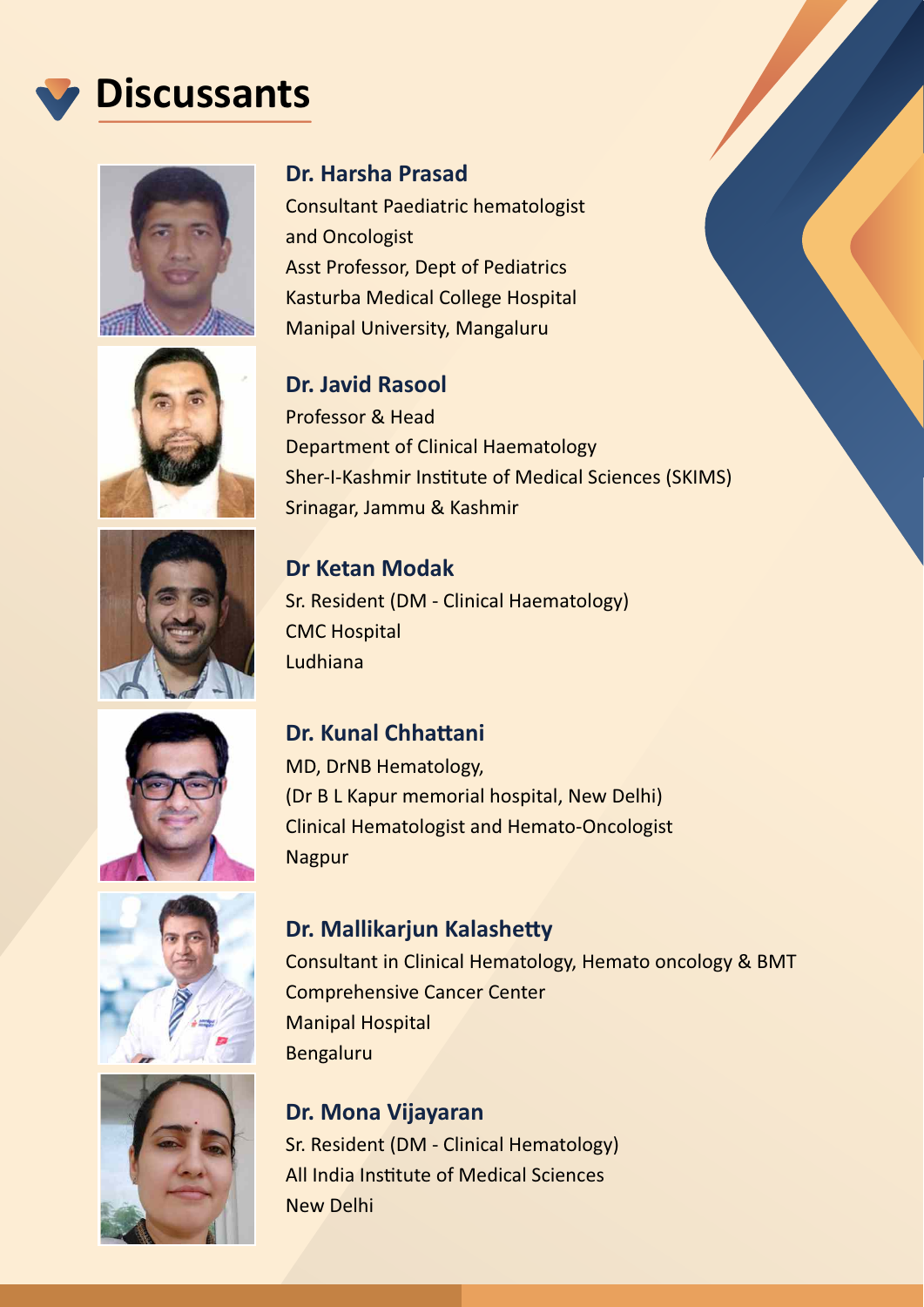





**Dr. Seemitr Verma** 

Sr. Resident (DM - Clinical Hematology) CMC Hospital Ludhiana









Assistant Professor Dept of Pathology KMC Manipal & Technical Manager Kasturba Hospital Laboratory services Manipal

### **Dr. Shailendra Prasad Verma**  MD (Med), DM (Clinical Hematology) **Additional Professor** Department of Clinical Hematology, King George's Medical University **Lucknow**

**Dr. Vishnu Sharma**  MD (Medicine), DM (Clinical hematology), AIIMS, Delhi Associate Professor SMS Medical College Jaipur

### **Dr. Sandeep Kumar Singh**

Clinical Hematology Gorakhpur